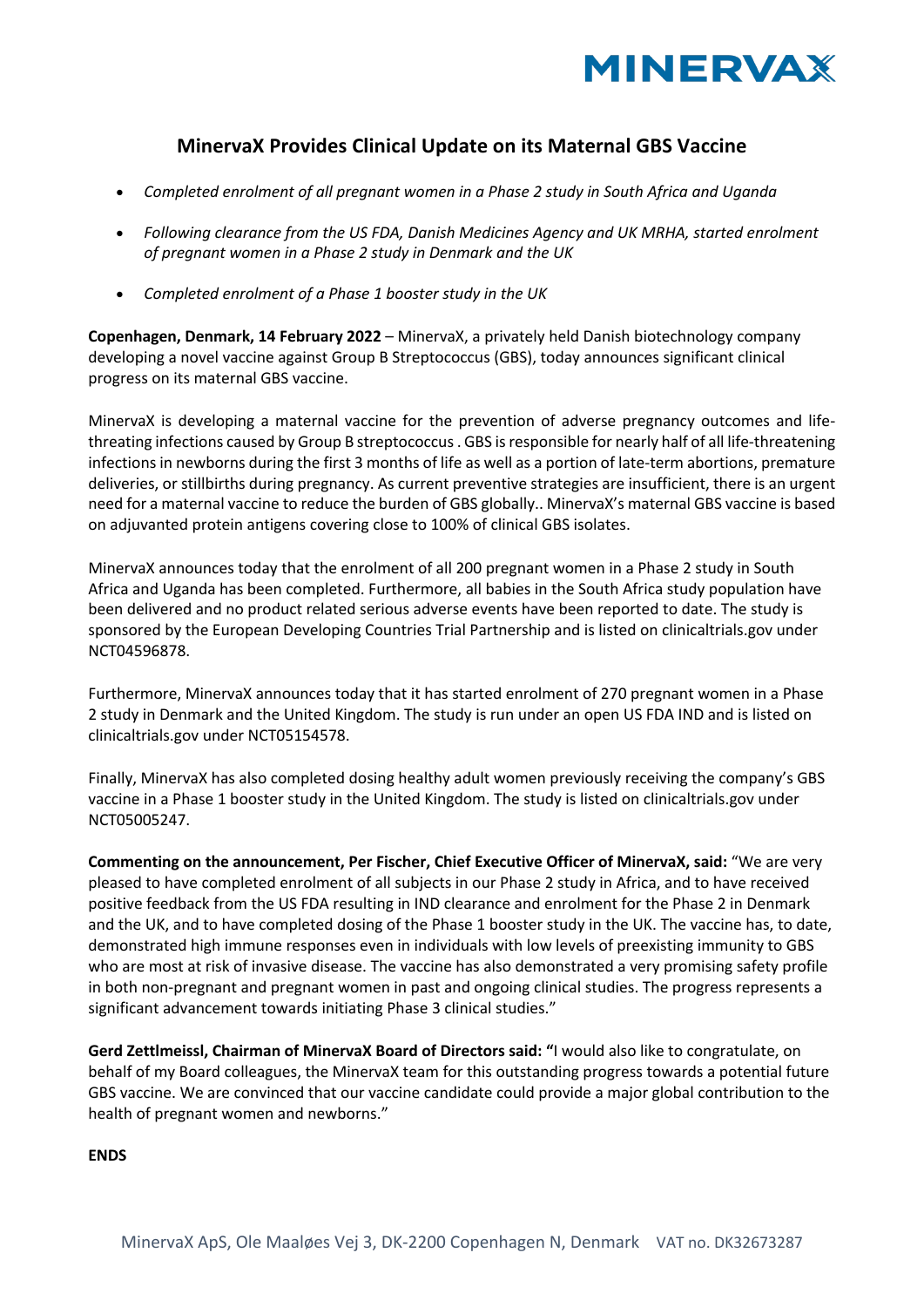

## **Enquiries**

For more information on MinervaX, please contact:

Per Fischer, CEO: pbf@minervax.com